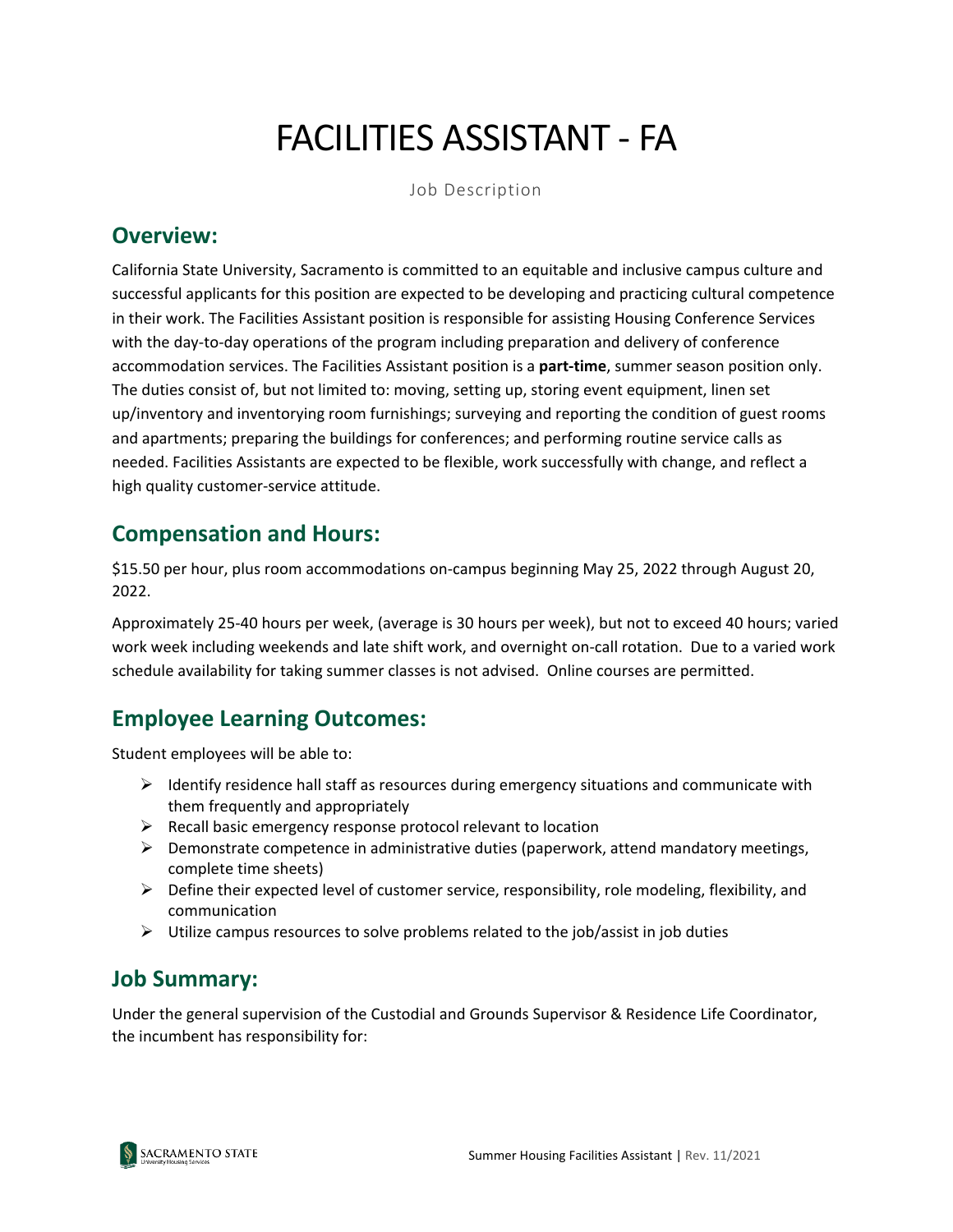- $\triangleright$  Create and maintain a welcoming, equitable, and inclusive environment in the hall surroundings and the general environment.
- $\triangleright$  Set-up and move equipment and furniture, such as micro fridges, bed configuration, mattress removal or replacement, and furnishing in public areas.
- $\triangleright$  Set-up and breakdown Summer Housing Conference suites/rooms for groups. Set-up includes distribution of pillows, blankets, and supplies to guest rooms. Breakdown includes collection of pillows, blankets, and supplies.
- $\triangleright$  Stock linen rooms and carts as needed.
- $\triangleright$  Assist professional custodial staff in cleaning and stocking bathrooms.
- $\triangleright$  Assist professional custodial staff in cleaning carpets (i.e. vacuuming).
- $\triangleright$  Assist professional custodial staff in the collection of trash. Prepare room cleaning and linen reports, table and chair inventory, damage lists, and other reports as needed.
- $\triangleright$  Maintain an accurate log of tasks accomplished, areas needing attention, concerns of conference groups, and other general relevant information that should be shared among the Housing Summer Conference team.
- $\triangleright$  Other duties as assigned by the supervisor.

All appointments are made for the summer season only and are contingent upon performance, departmental need, available funding, and positive disciplinary standing.

# **Minimum Qualifications:**

- $\triangleright$  Must be in good conduct standing with the University when appointed and for the duration of the employment period
- $\triangleright$  Must be in good academic standing (minimum spring semester GPA of 2.0 and cumulative GPA of 2.0)
- $\triangleright$  Must be available nights, weekends, and holidays, including the dates of June 19 and June 26, & July 4, 2021.
- $\triangleright$  Must be available for mandatory Housing Conference Services training from Wednesday, May 26, 2021 – Friday, June 4, 2021. No exception – training is mandatory.

### **Required Qualifications:**

- $\triangleright$  Ability to work in a diverse environment with college students, parents, guardians, and guests
- $\triangleright$  Self-motivated and able to work independently with nominal supervision
- $\triangleright$  Excellent time management, communication, administrative, organizational, and customer service skills
- $\triangleright$  Ability to respond to safety and emergency situations
- $\triangleright$  Ability to maintain confidentiality
- $\triangleright$  Proficient use of basic computer applications
- $\triangleright$  Ability to work a flexible schedule, including evenings, weekends, and holidays
- $\triangleright$  Must understand and support the University Housing Services Mission, Goals, and Values

### **Background Check:**

A background check (including a criminal records check) must be completed satisfactorily before any candidate can be offered a position with California State University, Sacramento. Failure to satisfactorily